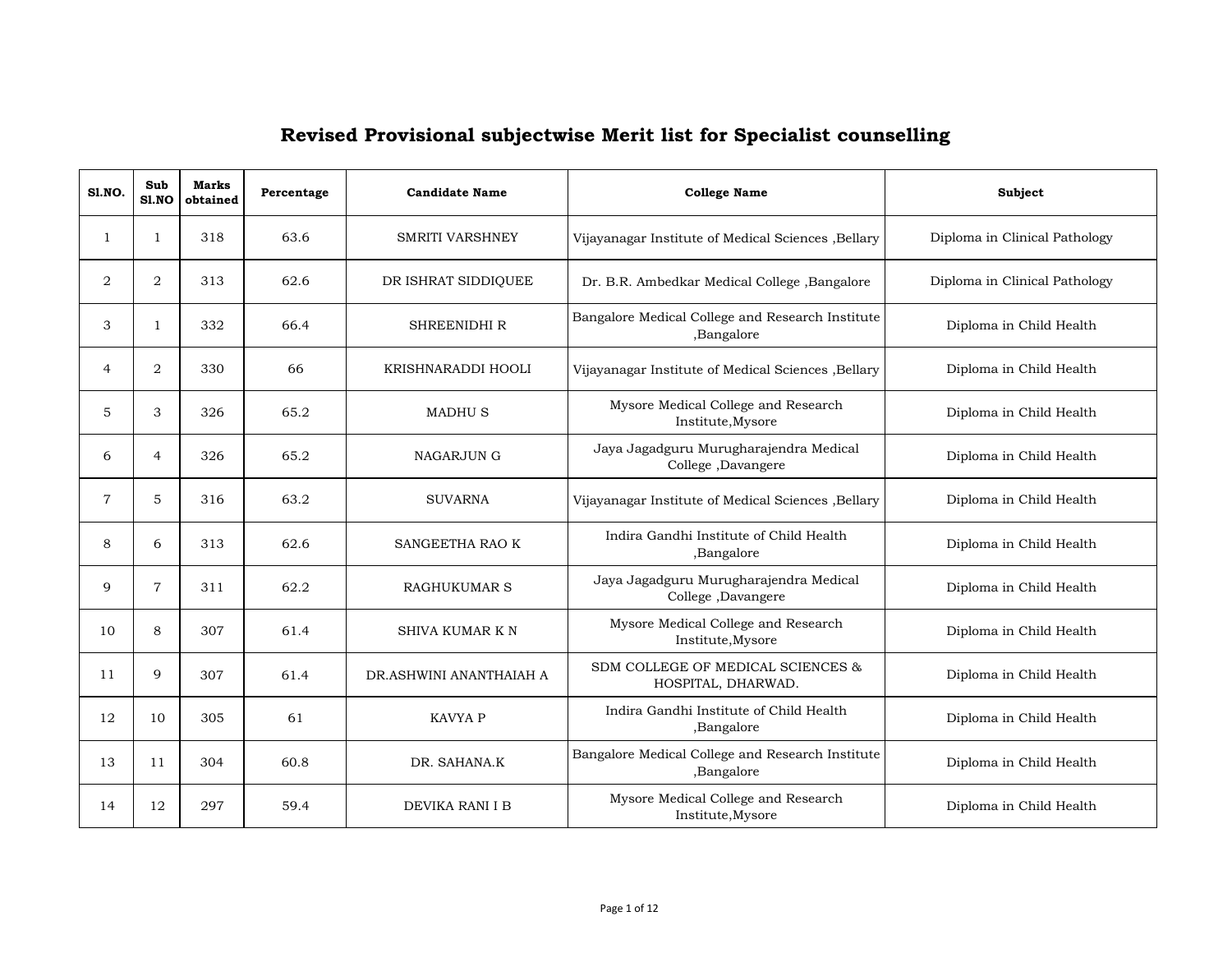| <b>S1.NO.</b> | Sub<br>Sl.NO   | <b>Marks</b><br>obtained | Percentage | <b>Candidate Name</b> | <b>College Name</b>                                                     | Subject                               |
|---------------|----------------|--------------------------|------------|-----------------------|-------------------------------------------------------------------------|---------------------------------------|
| 15            | 13             | 291                      | 58.2       | HARSHAKUMAR S N       | Mysore Medical College and Research<br>Institute, Mysore                | Diploma in Child Health               |
| 16            | 14             | 289                      | 57.8       | PANKAJA A T           | Bangalore Medical College and Research Institute<br>,Bangalore          | Diploma in Child Health               |
| 17            | 15             | 289                      | 57.8       | <b>SAHANA K M</b>     | Karnataka Institute of Medical Sciences , Hubli                         | Diploma in Child Health               |
| 18            | 16             | 286                      | 57.2       | <b>HAREESH</b>        | Bangalore Medical College and Research Institute<br>,Bangalore          | Diploma in Child Health               |
| 19            | 17             | 281                      | 56.2       | <b>CHAITRA G</b>      | Mahadevappa Rampure Medical College<br>,Gulbarga                        | Diploma in Child Health               |
| 20            | 18             | 277                      | 55.4       | NISAR AHAMED A R      | Kempegowda Institute of Medical Sciences<br>,Bangalore                  | Diploma in Child Health               |
| 21            | 19             | 251                      | 50.2       | <b>ANKUR GUPTA</b>    | Bangalore Medical College and Research Institute<br>,Bangalore          | Diploma in Child Health               |
| 22            | 1              | 345                      | 69         | CHARULATHA K S        | Jaya Jagadguru Murugharajendra Medical<br>College ,Davangere            | Diploma in Dermatology an Venerealogy |
| 23            | $\overline{2}$ | 335                      | 67         | <b>HIBA FIRDOUS</b>   | Karnataka Institute of Medical Sciences , Hubli                         | Diploma in Dermatology an Venerealogy |
| 24            | 3              | 304                      | 60.8       | PRARTHANA RAMAVANA    | M.S.Ramaiah Medical College, Bangalore                                  | Diploma in Dermatology an Venerealogy |
| 25            | $\overline{4}$ | 300                      | 60         | <b>ASHITHA S R</b>    | Bangalore Medical College and Research Institute<br>,Bangalore          | Diploma in Dermatology an Venerealogy |
| 26            | 5              | 297                      | 59.4       | VIDYASAGAR G          | Bangalore Medical College and Research Institute<br>,Bangalore          | Diploma in Dermatology an Venerealogy |
| 27            | 6              | 292                      | 58.4       | <b>ASHWINI V</b>      | Jaya Jagadguru Murugharajendra Medical<br>College, Davangere            | Diploma in Dermatology an Venerealogy |
| 28            | 7              | 292                      | 58.4       | <b>SOWMYA SHREE H</b> | Adichunchanagiri Institute of Medical Sciences<br>,Bellur, Mandya Dist. | Diploma in Dermatology an Venerealogy |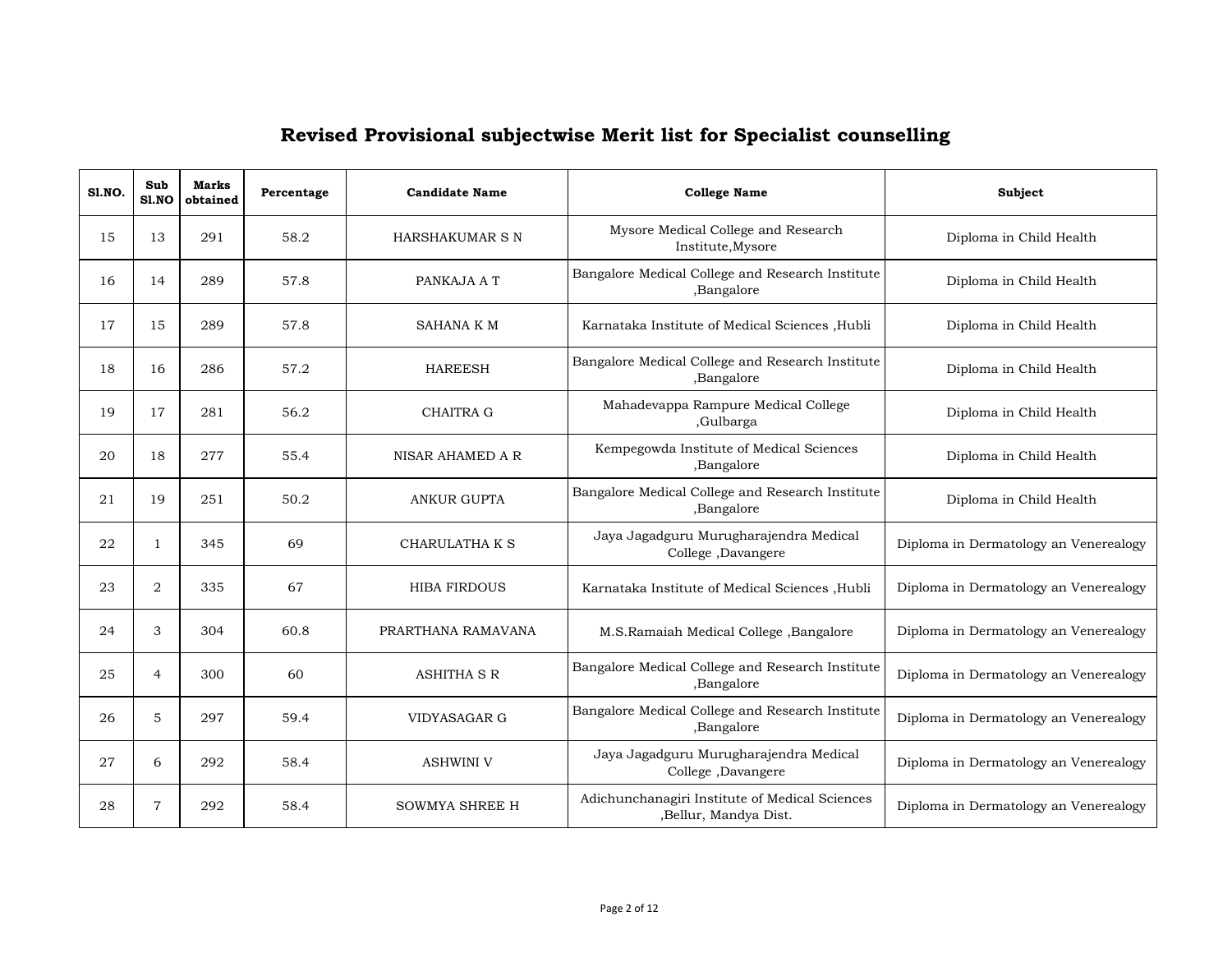| S1.NO. | Sub<br>S1.NO   | Marks<br>obtained | Percentage | <b>Candidate Name</b>    | <b>College Name</b>                                                   | Subject                               |
|--------|----------------|-------------------|------------|--------------------------|-----------------------------------------------------------------------|---------------------------------------|
| 29     | 8              | 273               | 54.6       | ABHISHEK KUMAR SINHA     | Dr. B.R. Ambedkar Medical College, Bangalore                          | Diploma in Dermatology an Venerealogy |
| 30     | 9              | 264               | 52.8       | PRASAD RATHOD            | Vijayanagar Institute of Medical Sciences , Bellary                   | Diploma in Dermatology an Venerealogy |
| 31     | $\mathbf{1}$   | 345               | 69         | VIKAS M                  | Jaya Jagadguru Murugharajendra Medical<br>College, Davangere          | Diploma in Medical Radio Diagnosis    |
| 32     | $\overline{2}$ | 333               | 66.6       | ANUSHA D S               | M.S.Ramaiah Medical College, Bangalore                                | Diploma in Medical Radio Diagnosis    |
| 33     | 3              | 322               | 64.4       | CHETANA S KALBURGI       | Jaya Jagadguru Murugharajendra Medical<br>College, Davangere          | Diploma in Medical Radio Diagnosis    |
| 34     | 1              | 322               | 64.4       | <b>APARNA S NIRMAL</b>   | A.J.Institute of Medical Sciences , Mangalore                         | Diploma in TB and Chest Diseases      |
| 35     | $\overline{2}$ | 307               | 61.4       | <b>VIKASH BABU</b>       | Bangalore Medical College and Research Institute<br>,Bangalore        | Diploma in TB and Chest Diseases      |
| 36     | 3              | 301               | 60.2       | HARSHA.M.S               | Mysore Medical College and Research<br>Institute, Mysore              | Diploma in TB and Chest Diseases      |
| 37     | $\overline{4}$ | 293               | 58.6       | SHARATH CHANDRA KT       | Mysore Medical College and Research<br>Institute, Mysore              | Diploma in TB and Chest Diseases      |
| 38     | 1              | 338               | 67.6       | DR. VANISHREE.B.N.       | Jaya Jagadguru Murugharajendra Medical<br>College, Davangere          | <b>DPM - PSYCHIATRY</b>               |
| 39     | $\overline{2}$ | 304               | 60.8       | DR.SHILPA.B.P            | Father Muller Institute of Med. Education and<br>Research, Mangalore  | <b>DPM - PSYCHIATRY</b>               |
| 40     | 3              | 293               | 58.6       | <b>SUSHMITHA K</b>       | Vydehi Institute of Medical Science and Research<br>Centre, Bangalore | <b>DPM - PSYCHIATRY</b>               |
| 41     | 1              | 308               | 61.6       | POOJARI MAYADEVI KASAPPA | Kidwai Cancer Institute, Bangalore                                    | Diploma in Medical Radio Therapy      |
| 42     | $\overline{2}$ | 306               | 61.2       | <b>SUMAN R</b>           | Kidwai Cancer Institute, Bangalore                                    | Diploma in Medical Radio Therapy      |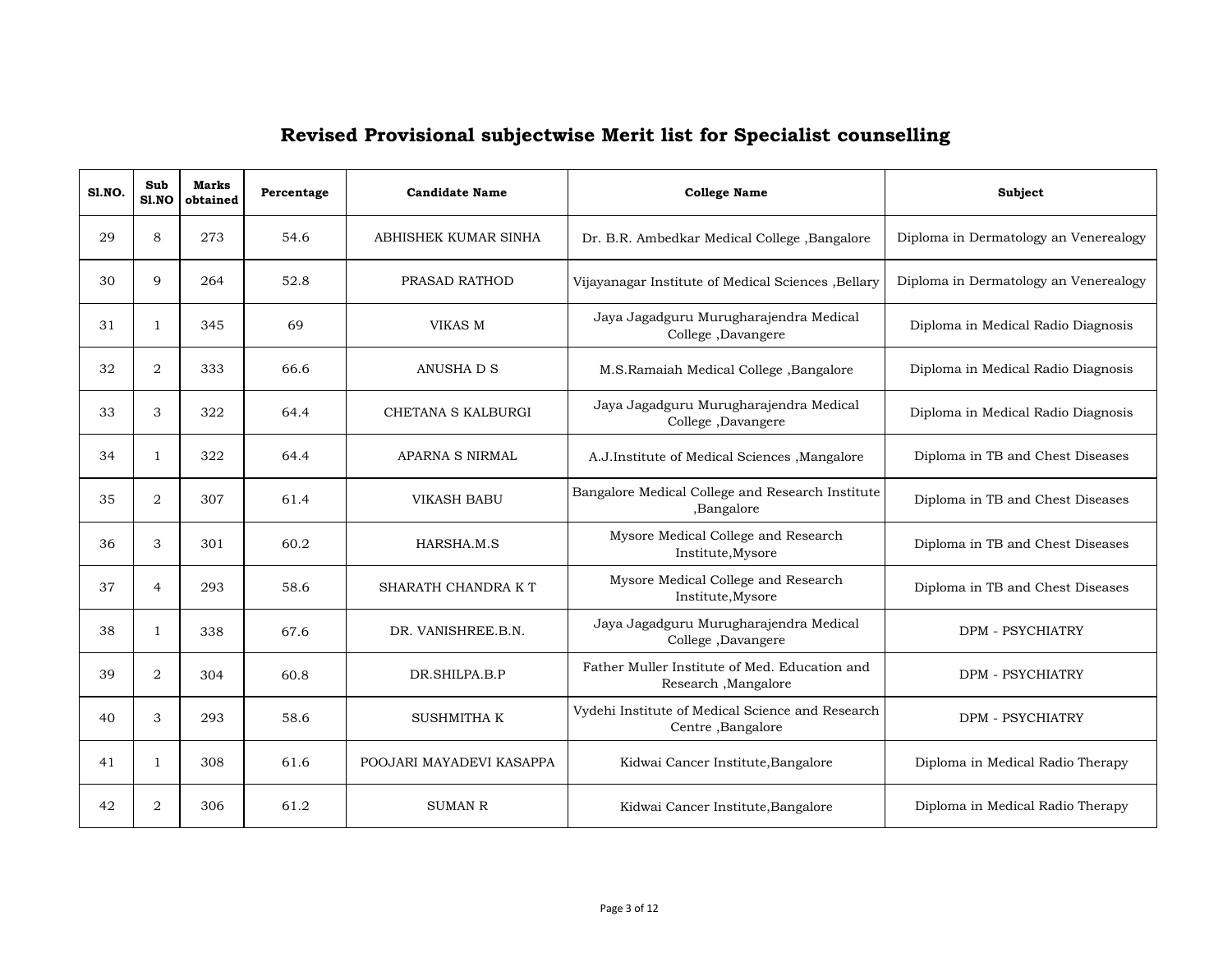| SI.NO. | Sub<br>S1.NO   | <b>Marks</b><br>obtained | Percentage | <b>Candidate Name</b>  | <b>College Name</b>                                            | Subject                              |
|--------|----------------|--------------------------|------------|------------------------|----------------------------------------------------------------|--------------------------------------|
| 43     | 3              | 300                      | 60         | RENU S NABARIYA        | Bangalore Medical College and Research Institute<br>,Bangalore | Diploma in Medical Radio Therapy     |
| 44     | $\overline{4}$ | 299                      | 59.8       | POOJASHREE K S         | Bangalore Medical College and Research Institute<br>,Bangalore | Diploma in Medical Radio Therapy     |
| 45     | 5              | 293                      | 58.6       | C K FAREENA TAJ        | Kidwai Cancer Institute, Bangalore                             | Diploma in Medical Radio Therapy     |
| 46     | 1              | 329                      | 65.8       | RAMYA V R              | Sri Dharmasthala Manjunatheshwara Medical<br>college, Dharwad  | Diploma in Obstetrics and Gynecology |
| 47     | 2              | 316                      | 63.2       | <b>KHATEEB FARHEEN</b> | Bangalore Medical College and Research Institute<br>,Bangalore | Diploma in Obstetrics and Gynecology |
| 48     | 3              | 315                      | 63         | <b>GOUTHAMI K</b>      | Bangalore Medical College and Research Institute<br>,Bangalore | Diploma in Obstetrics and Gynecology |
| 49     | $\overline{4}$ | 313                      | 62.6       | SPOORTHI H S           | Jaya Jagadguru Murugharajendra Medical<br>College, Davangere   | Diploma in Obstetrics and Gynecology |
| 50     | 5              | 307                      | 61.4       | <b>BHAVANA G</b>       | Kempegowda Institute of Medical Sciences<br>,Bangalore         | Diploma in Obstetrics and Gynecology |
| 51     | 6              | 307                      | 61.4       | DR.SHRUTHI G U         | Kempegowda Institute of Medical Sciences<br>,Bangalore         | Diploma in Obstetrics and Gynecology |
| 52     | $\overline{7}$ | 304                      | 60.8       | <b>RUKSAR BANU</b>     | Vijayanagar Institute of Medical Sciences , Bellary            | Diploma in Obstetrics and Gynecology |
| 53     | 8              | 303                      | 60.6       | <b>LAXMI A</b>         | Bangalore Medical College and Research Institute<br>,Bangalore | Diploma in Obstetrics and Gynecology |
| 54     | 9              | 303                      | 60.6       | PRAKRUTHI MAHAMANI     | M.S.Ramaiah Medical College, Bangalore                         | Diploma in Obstetrics and Gynecology |
| 55     | 10             | 300                      | 60         | <b>SNEHA KUMARI</b>    | Mysore Medical College and Research<br>Institute, Mysore       | Diploma in Obstetrics and Gynecology |
| 56     | 11             | 295                      | 59         | <b>SIRI GANESH</b>     | Bangalore Medical College and Research Institute<br>,Bangalore | Diploma in Obstetrics and Gynecology |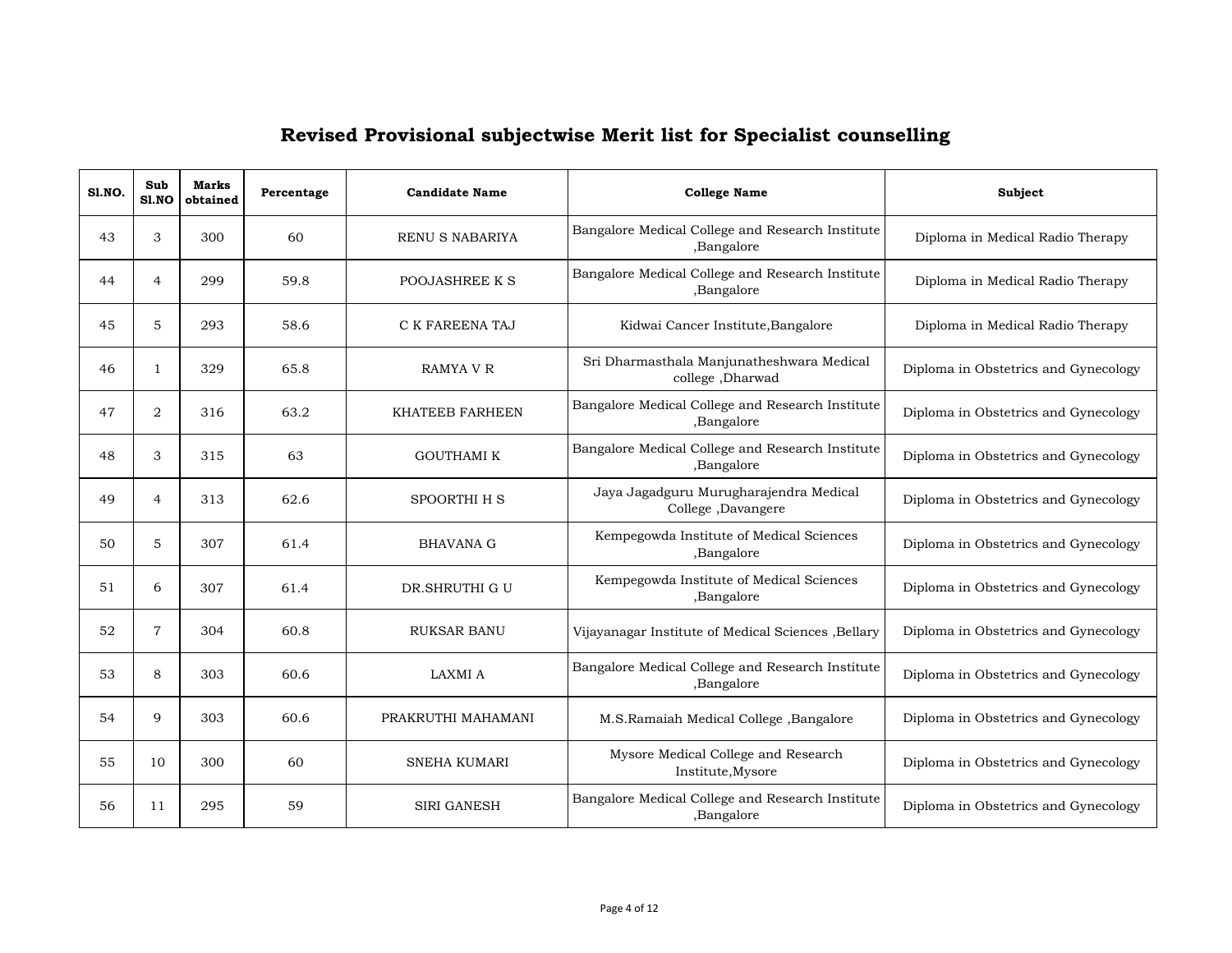| S1.NO. | Sub<br>S1.NO | <b>Marks</b><br>obtained | Percentage | <b>Candidate Name</b>    | <b>College Name</b>                                                     | Subject                              |
|--------|--------------|--------------------------|------------|--------------------------|-------------------------------------------------------------------------|--------------------------------------|
| 57     | 12           | 291                      | 58.2       | LEKHA M B                | Adichunchanagiri Institute of Medical Sciences<br>,Bellur, Mandya Dist. | Diploma in Obstetrics and Gynecology |
| 58     | 13           | 288                      | 57.6       | PRATIBHA P.S             | Karnataka Institute of Medical Sciences , Hubli                         | Diploma in Obstetrics and Gynecology |
| 59     | 14           | 286                      | 57.2       | SALMA ABDULSALEEM MALDAR | Karnataka Institute of Medical Sciences , Hubli                         | Diploma in Obstetrics and Gynecology |
| 60     | 15           | 285                      | 57         | <b>ROOPA</b>             | Mysore Medical College and Research<br>Institute, Mysore                | Diploma in Obstetrics and Gynecology |
| 61     | 16           | 284                      | 56.8       | PRIYARANI C C            | Bangalore Medical College and Research Institute<br>,Bangalore          | Diploma in Obstetrics and Gynecology |
| 62     | 17           | 282                      | 56.4       | <b>SOWMYAP</b>           | Al-Ameen Medical College , Bijapur                                      | Diploma in Obstetrics and Gynecology |
| 63     | 18           | 281                      | 56.2       | <b>MOHAN KUMAR HS</b>    | Bangalore Medical College and Research Institute<br>,Bangalore          | Diploma in Obstetrics and Gynecology |
| 64     | 19           | 281                      | 56.2       | SHAHINAKTAR Y HUGAR      | Karnataka Institute of Medical Sciences , Hubli                         | Diploma in Obstetrics and Gynecology |
| 65     | 20           | 278                      | 55.6       | ZAARA TARANNUM           | Vijayanagar Institute of Medical Sciences , Bellary                     | Diploma in Obstetrics and Gynecology |
| 66     | 21           | 277                      | 55.4       | <b>SOORAJ PURANDARE</b>  | Mysore Medical College and Research<br>Institute, Mysore                | Diploma in Obstetrics and Gynecology |
| 67     | 22           | 276                      | 55.2       | MEGHA SHREE M            | Karnataka Institute of Medical Sciences , Hubli                         | Diploma in Obstetrics and Gynecology |
| 68     | 23           | 275                      | 55         | DIVYASHREE B M           | Mysore Medical College and Research<br>Institute, Mysore                | Diploma in Obstetrics and Gynecology |
| 69     | 24           | 274                      | 54.8       | SNEHA SHRESHTH           | Bangalore Medical College and Research Institute<br>,Bangalore          | Diploma in Obstetrics and Gynecology |
| 70     | 25           | 262                      | 52.4       | PAVITHRA M R             | Jaya Jagadguru Murugharajendra Medical<br>College, Davangere            | Diploma in Obstetrics and Gynecology |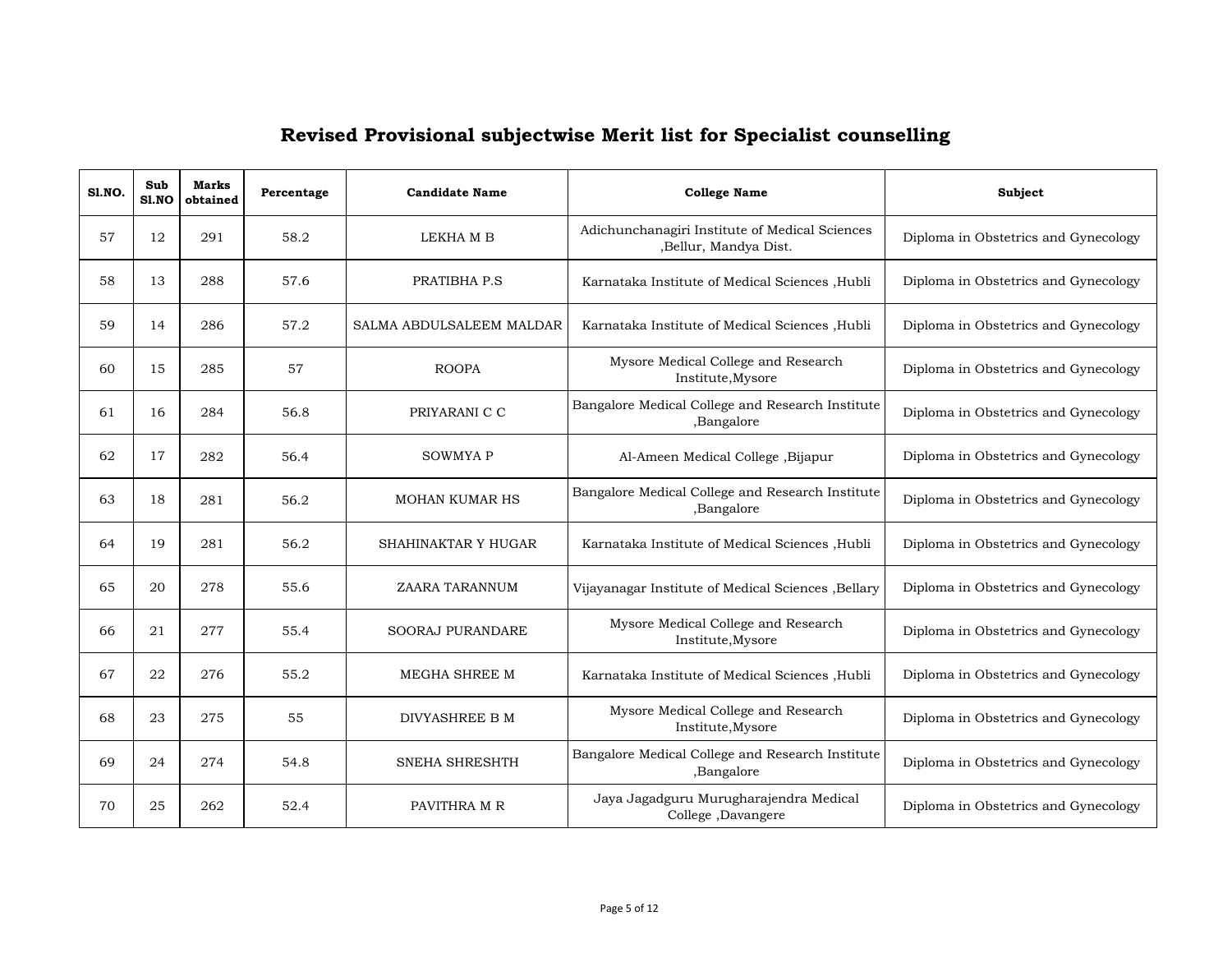| <b>S1.NO.</b> | Sub<br>S1.NO   | <b>Marks</b><br>obtained | Percentage | <b>Candidate Name</b>      | <b>College Name</b>                                                     | Subject                              |
|---------------|----------------|--------------------------|------------|----------------------------|-------------------------------------------------------------------------|--------------------------------------|
| 71            | 26             | 255                      | 51         | <b>DIVYAN</b>              | Jaya Jagadguru Murugharajendra Medical<br>College ,Davangere            | Diploma in Obstetrics and Gynecology |
| 72            | 1              | 348                      | 69.6       | MEGHA RUNGTA               | Bangalore Medical College and Research Institute<br>,Bangalore          | Diploma in Anesthesia                |
| 73            | $\overline{2}$ | 348                      | 69.6       | ASHWINI.G                  | Karnataka Institute of Medical Sciences , Hubli                         | Diploma in Anesthesia                |
| 74            | 3              | 334                      | 66.8       | <b>RAKSHA ANAND</b>        | Karnataka Institute of Medical Sciences , Hubli                         | Diploma in Anesthesia                |
| 75            | $\overline{4}$ | 332                      | 66.4       | <b>PRIYA</b>               | Mahadevappa Rampure Medical College<br>,Gulbarga                        | Diploma in Anesthesia                |
| 76            | 5              | 331                      | 66.2       | SANJEEVKUMAR TELI          | Karnataka Institute of Medical Sciences , Hubli                         | Diploma in Anesthesia                |
| 77            | 6              | 323                      | 64.6       | PRIYANKA.K                 | Vijayanagar Institute of Medical Sciences , Bellary                     | Diploma in Anesthesia                |
| 78            | $\overline{7}$ | 322                      | 64.4       | RAGHAVENDRA Y SARAVANDI    | Mysore Medical College and Research<br>Institute, Mysore                | Diploma in Anesthesia                |
| 79            | 8              | 318                      | 63.6       | SOMASHEKARA S P            | Mysore Medical College and Research<br>Institute, Mysore                | Diploma in Anesthesia                |
| 80            | 9              | 313                      | 62.6       | YUVARAJU S                 | Karnataka Institute of Medical Sciences , Hubli                         | Diploma in Anesthesia                |
| 81            | 10             | 310                      | 62         | PALLAVI KULKARNI           | Adichunchanagiri Institute of Medical Sciences<br>,Bellur, Mandya Dist. | Diploma in Anesthesia                |
| 82            | 11             | 309                      | 61.8       | <b>RASHMI R</b>            | Adichunchanagiri Institute of Medical Sciences<br>,Bellur, Mandya Dist. | Diploma in Anesthesia                |
| 83            | 12             | 309                      | 61.8       | URAJ MAHADEVA RAO KHAMITKA | Dr. B.R. Ambedkar Medical College , Bangalore                           | Diploma in Anesthesia                |
| 84            | 13             | 307                      | 61.4       | <b>KASHIBAI</b>            | Mysore Medical College and Research<br>Institute, Mysore                | Diploma in Anesthesia                |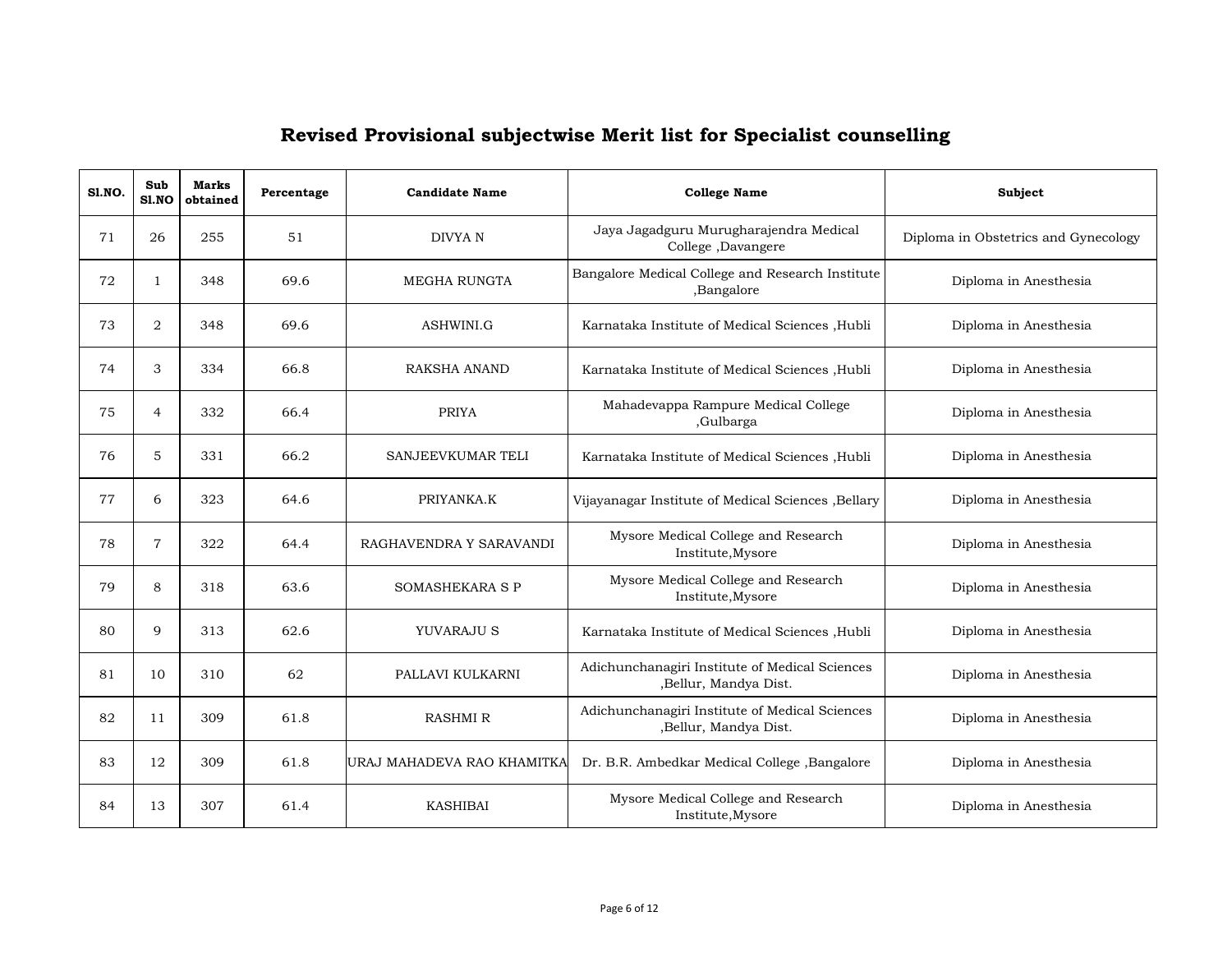| <b>S1.NO.</b> | Sub<br>S1.NO | <b>Marks</b><br>obtained | Percentage | <b>Candidate Name</b>      | <b>College Name</b>                                                     | Subject               |
|---------------|--------------|--------------------------|------------|----------------------------|-------------------------------------------------------------------------|-----------------------|
| 85            | 14           | 305                      | 61         | SANTHOSH SHANKAR MULIMANI  | Jaya Jagadguru Murugharajendra Medical<br>College, Davangere            | Diploma in Anesthesia |
| 86            | 15           | 304                      | 60.8       | <b>LOKESH G</b>            | Bangalore Medical College and Research Institute<br>,Bangalore          | Diploma in Anesthesia |
| 87            | 16           | 304                      | 60.8       | PARVATHI M S               | Mysore Medical College and Research<br>Institute, Mysore                | Diploma in Anesthesia |
| 88            | 17           | 302                      | 60.4       | <b>SREEHARSHA B</b>        | M.S.Ramaiah Medical College, Bangalore                                  | Diploma in Anesthesia |
| 89            | 18           | 300                      | 60         | VINOD V HUDGI              | Mysore Medical College and Research<br>Institute, Mysore                | Diploma in Anesthesia |
| 90            | 19           | 300                      | 60         | CHARU SHROTRIYA            | Vijayanagar Institute of Medical Sciences , Bellary                     | Diploma in Anesthesia |
| 91            | 20           | 299                      | 59.8       | <b>SNEHA S</b>             | Mysore Medical College and Research<br>Institute, Mysore                | Diploma in Anesthesia |
| 92            | 21           | 298                      | 59.6       | <b>K THEJA</b>             | Navodaya Medical College, Raichur                                       | Diploma in Anesthesia |
| 93            | 22           | 297                      | 59.4       | <b>RAJANI M</b>            | Mysore Medical College and Research<br>Institute, Mysore                | Diploma in Anesthesia |
| 94            | 23           | 297                      | 59.4       | <b>SHAIK ASMA</b>          | Al-Ameen Medical College , Bijapur                                      | Diploma in Anesthesia |
| 95            | 24           | 295                      | 59         | <b>KRISHNA HOTTI</b>       | Vijayanagar Institute of Medical Sciences , Bellary                     | Diploma in Anesthesia |
| 96            | 25           | 292                      | 58.4       | <b>RANJAN NAYAK</b>        | M.V.J.Medical College and Research Hospital<br>,Channasandra, Bangalore | Diploma in Anesthesia |
| 97            | 26           | 291                      | 58.2       | ABDUL MUKHTADAR ALA ANSARI | Jaya Jagadguru Murugharajendra Medical<br>College ,Davangere            | Diploma in Anesthesia |
| 98            | 27           | 290                      | 58         | <b>CHAITRA B R</b>         | Mysore Medical College and Research<br>Institute, Mysore                | Diploma in Anesthesia |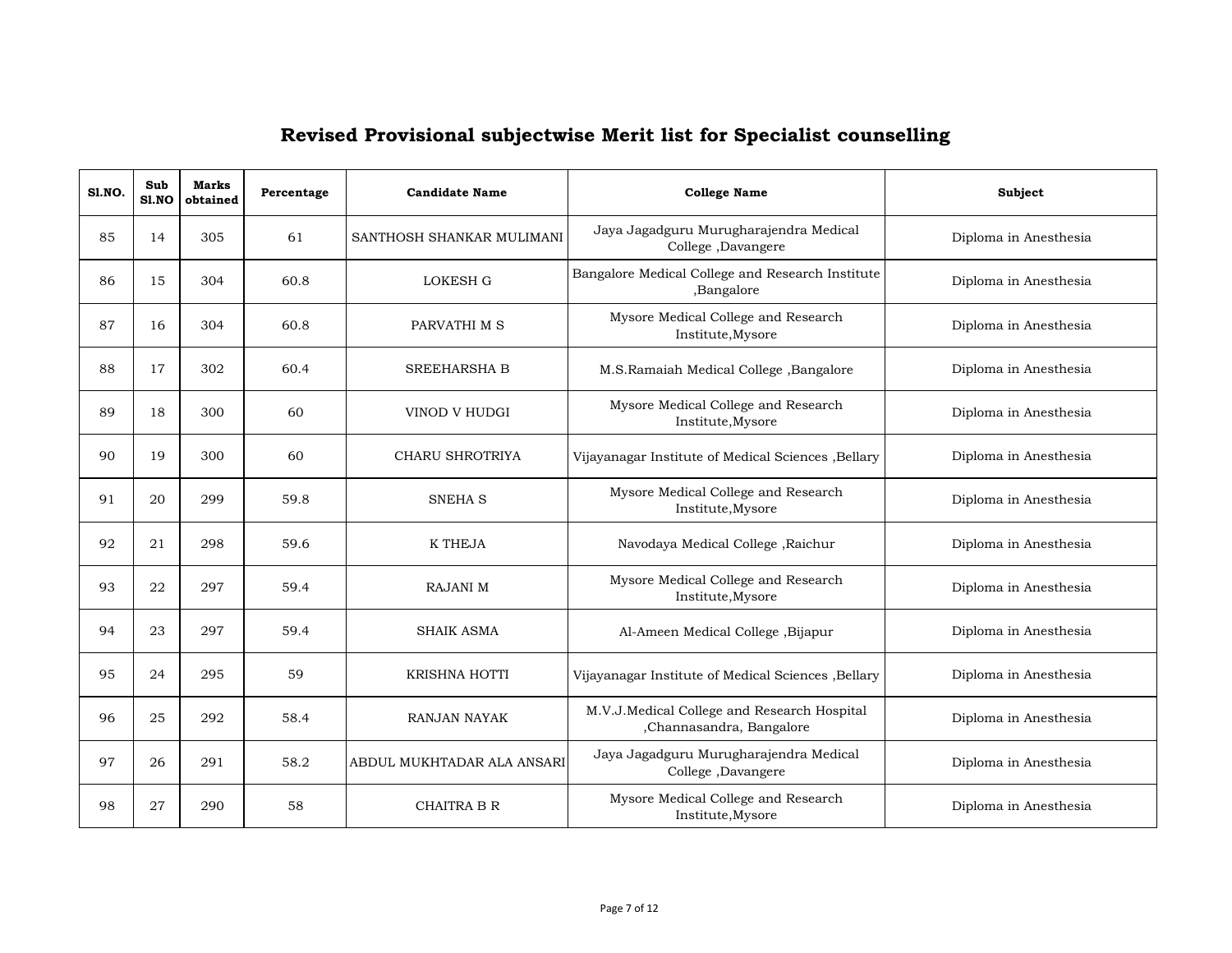| S1.NO. | Sub<br>S1.NO   | <b>Marks</b><br>obtained | Percentage | <b>Candidate Name</b>     | <b>College Name</b>                                                     | Subject                  |
|--------|----------------|--------------------------|------------|---------------------------|-------------------------------------------------------------------------|--------------------------|
| 99     | 28             | 290                      | 58         | <b>ASHWINI</b>            | Vijayanagar Institute of Medical Sciences , Bellary                     | Diploma in Anesthesia    |
| 100    | 29             | 288                      | 57.6       | <b>SACHIN S</b>           | Mysore Medical College and Research<br>Institute, Mysore                | Diploma in Anesthesia    |
| 101    | 30             | 286                      | 57.2       | MAHMADA SADHIK BANNIMATTI | Bangalore Medical College and Research Institute<br>,Bangalore          | Diploma in Anesthesia    |
| 102    | 31             | 284                      | 56.8       | ANU AJAYAGHOSH            | Kempegowda Institute of Medical Sciences<br>,Bangalore                  | Diploma in Anesthesia    |
| 103    | 32             | 282                      | 56.4       | PRIYA GUPTA               | Sri Dharmasthala Manjunatheshwara Medical<br>college, Dharwad           | Diploma in Anesthesia    |
| 104    | 33             | 280                      | 56         | <b>JAIDEV S BAGLIKER</b>  | Bangalore Medical College and Research Institute<br>,Bangalore          | Diploma in Anesthesia    |
| 105    | 34             | 278                      | 55.6       | PUNEETH RATE SP           | Bangalore Medical College and Research Institute<br>,Bangalore          | Diploma in Anesthesia    |
| 106    | 35             | 273                      | 54.6       | <b>RAKTAVARNA</b>         | Vydehi Institute of Medical Science and Research<br>Centre, Bangalore   | Diploma in Anesthesia    |
| 107    | 36             | 265                      | 53         | <b>FAIZ AHSAN</b>         | M.V.J.Medical College and Research Hospital<br>,Channasandra, Bangalore | Diploma in Anesthesia    |
| 108    | $\mathbf{1}$   | 345                      | 69         | RITU KIRAN P              | Bangalore Medical College and Research Institute<br>,Bangalore          | Diploma in Opthalamology |
| 109    | $\overline{2}$ | 339                      | 67.8       | PATIL VEENA HANAMANT      | Jaya Jagadguru Murugharajendra Medical<br>College, Davangere            | Diploma in Opthalamology |
| 110    | 3              | 332                      | 66.4       | ROHIT KUMAR GUPTA         | Vydehi Institute of Medical Science and Research<br>Centre, Bangalore   | Diploma in Opthalamology |
| 111    | $\overline{4}$ | 329                      | 65.8       | <b>DHARMENDER</b>         | Bangalore Medical College and Research Institute<br>,Bangalore          | Diploma in Opthalamology |
| 112    | 5              | 329                      | 65.8       | <b>KEERTI MUKESH</b>      | Bangalore Medical College and Research Institute<br>,Bangalore          | Diploma in Opthalamology |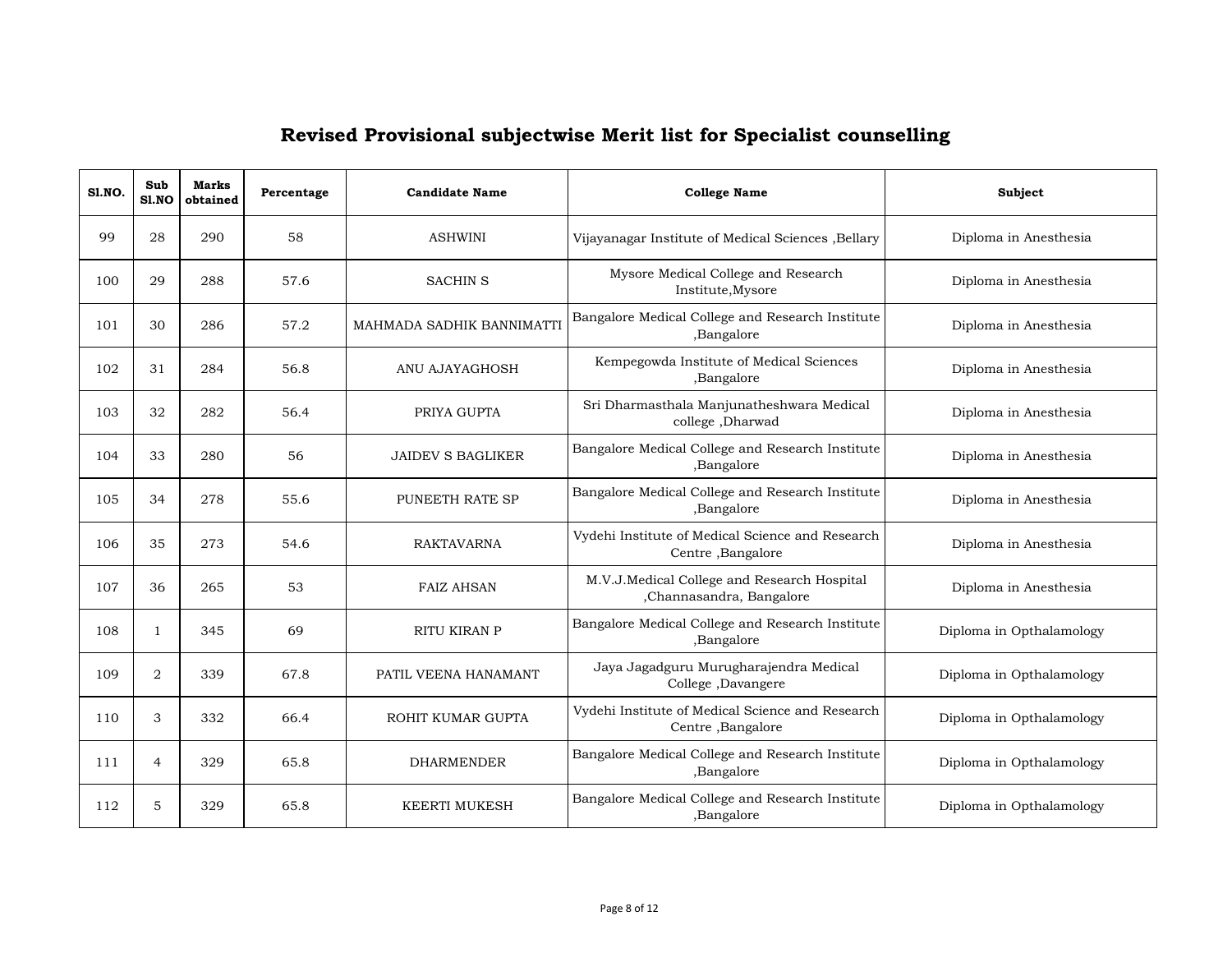| <b>S1.NO.</b> | Sub<br>S1.NO   | <b>Marks</b><br>obtained | Percentage | <b>Candidate Name</b>      | <b>College Name</b>                                                     | <b>Subject</b>           |
|---------------|----------------|--------------------------|------------|----------------------------|-------------------------------------------------------------------------|--------------------------|
| 113           | 6              | 328                      | 65.6       | PADMAPRIYA P G             | Mysore Medical College and Research<br>Institute, Mysore                | Diploma in Opthalamology |
| 114           | $\overline{7}$ | 327                      | 65.4       | <b>VIVEK MOLKERE</b>       | Vijayanagar Institute of Medical Sciences , Bellary                     | Diploma in Opthalamology |
| 115           | 8              | 326                      | 65.2       | VINAY D                    | M.V.J.Medical College and Research Hospital<br>,Channasandra, Bangalore | Diploma in Opthalamology |
| 116           | 9              | 316                      | 63.2       | VAISHNAVI NAGARAPU         | Mysore Medical College and Research<br>Institute, Mysore                | Diploma in Opthalamology |
| 117           | 10             | 315                      | 63         | <b>SOWMYASHREE R</b>       | Karnataka Institute of Medical Sciences , Hubli                         | Diploma in Opthalamology |
| 118           | 11             | 310                      | 62         | SHIVAKUMAR G SHIVOOR       | Bangalore Medical College and Research Institute<br>,Bangalore          | Diploma in Opthalamology |
| 119           | 12             | 305                      | 61         | SYEDA FAYEQA AMBREEN       | Mysore Medical College and Research<br>Institute, Mysore                | Diploma in Opthalamology |
| 120           | 13             | 301                      | 60.2       | <b>GURURAJ N DESHPANDE</b> | Karnataka Institute of Medical Sciences , Hubli                         | Diploma in Opthalamology |
| 121           | 14             | 299                      | 59.8       | <b>JHALAKSREEMOL K V</b>   | Mysore Medical College and Research<br>Institute, Mysore                | Diploma in Opthalamology |
| 122           | 15             | 298                      | 59.6       | <b>BHAVANA C S</b>         | Jaya Jagadguru Murugharajendra Medical<br>College, Davangere            | Diploma in Opthalamology |
| 123           | 16             | 290                      | 58         | SANGEETA AWANTI            | Navodaya Medical College, Raichur                                       | Diploma in Opthalamology |
| 124           | 17             | 286                      | 57.2       | DR.NANDINEE                | Mysore Medical College and Research<br>Institute, Mysore                | Diploma in Opthalamology |
| 125           | 18             | 280                      | 56         | CHAITRA D                  | Karnataka Institute of Medical Sciences , Hubli                         | Diploma in Opthalamology |
| 126           | 19             | 278                      | 55.6       | <b>AKHILA G</b>            | Karnataka Institute of Medical Sciences , Hubli                         | Diploma in Opthalamology |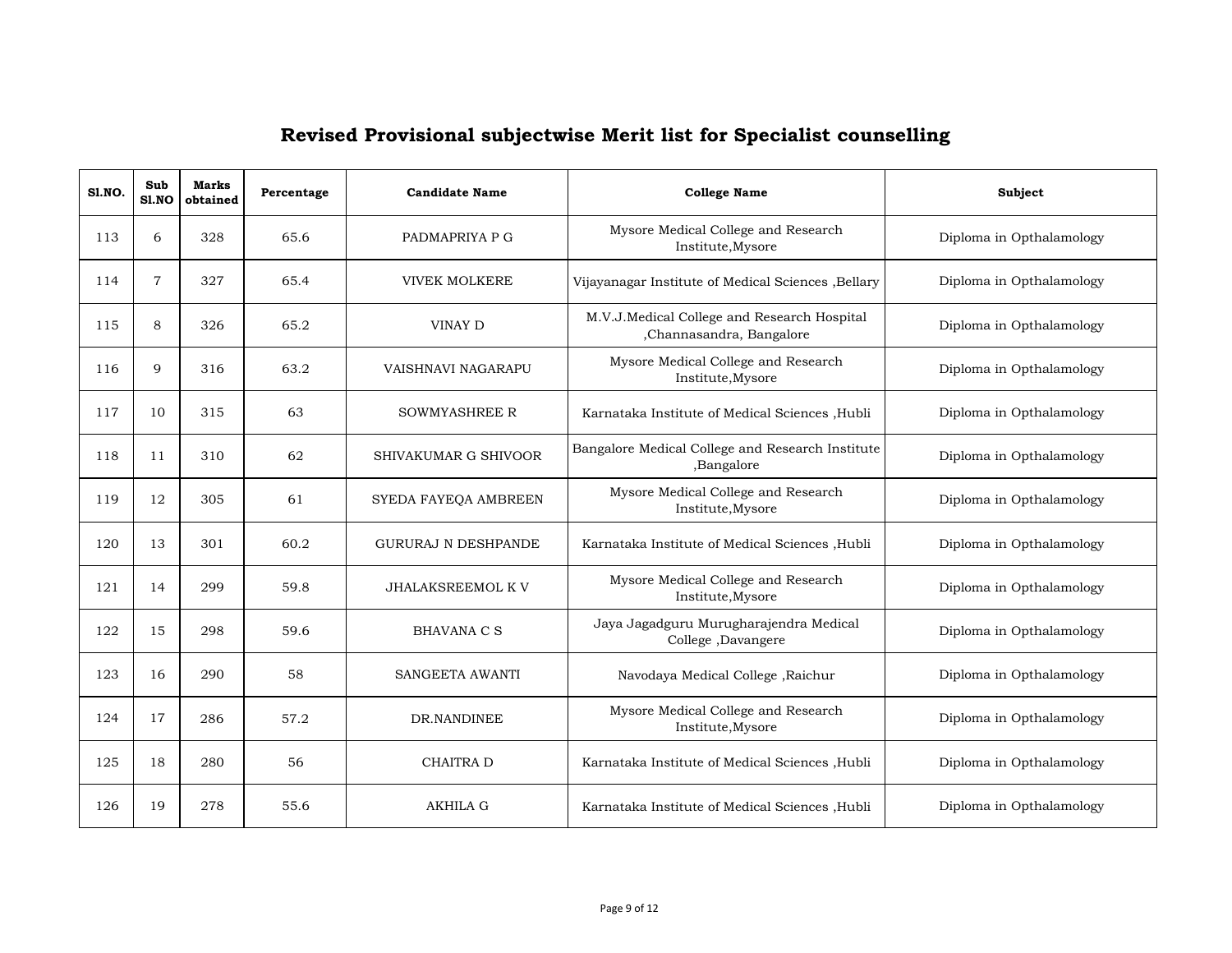| <b>S1.NO.</b> | Sub<br>S1.NO   | Marks<br>obtained | Percentage | <b>Candidate Name</b>   | <b>College Name</b>                                                   | Subject                  |
|---------------|----------------|-------------------|------------|-------------------------|-----------------------------------------------------------------------|--------------------------|
| 127           | 20             | 276               | 55.2       | MANOJ M NAIK            | Mysore Medical College and Research<br>Institute, Mysore              | Diploma in Opthalamology |
| 128           | 21             | 273               | 54.6       | <b>VINAYAK</b>          | Mahadevappa Rampure Medical College<br>,Gulbarga                      | Diploma in Opthalamology |
| 129           | $\mathbf{1}$   | 320               | 64         | PRASHANTHA H            | Karnataka Institute of Medical Sciences , Hubli                       | Diploma in Orthopaedics  |
| 130           | $\overline{2}$ | 300               | 60         | UDAY SHANKAR C S        | Karnataka Institute of Medical Sciences , Hubli                       | Diploma in Orthopaedics  |
| 131           | 3              | 297               | 59.4       | <b>MAHESH M</b>         | Bangalore Medical College and Research Institute<br>,Bangalore        | Diploma in Orthopaedics  |
| 132           | 4              | 294               | 58.8       | <b>GOUTHAMRAJ H</b>     | Karnataka Institute of Medical Sciences , Hubli                       | Diploma in Orthopaedics  |
| 133           | 5              | 293               | 58.6       | K RAJESH JANNA          | Vijayanagar Institute of Medical Sciences , Bellary                   | Diploma in Orthopaedics  |
| 134           | 6              | 290               | 58         | RAHUL T KALEKAR         | Mahadevappa Rampure Medical College<br>,Gulbarga                      | Diploma in Orthopaedics  |
| 135           | 7              | 286               | 57.2       | <b>KIRAN KUMAR Y</b>    | Karnataka Institute of Medical Sciences , Hubli                       | Diploma in Orthopaedics  |
| 136           | 8              | 285               | 57         | NAVIN KUMAR LODHA       | Bangalore Medical College and Research Institute<br>,Bangalore        | Diploma in Orthopaedics  |
| 137           | 9              | 285               | 57         | <b>VAIBHAV KAUSHIK</b>  | Vydehi Institute of Medical Science and Research<br>Centre, Bangalore | Diploma in Orthopaedics  |
| 138           | 10             | 283               | 56.6       | SHAKEELAHMED DHANDARAGI | Jaya Jagadguru Murugharajendra Medical<br>College, Davangere          | Diploma in Orthopaedics  |
| 139           | 11             | 279               | 55.8       | <b>MANOJKUMAR S</b>     | Karnataka Institute of Medical Sciences , Hubli                       | Diploma in Orthopaedics  |
| 140           | 12             | 277               | 55.4       | DEEPTHI KN              | Mysore Medical College and Research<br>Institute, Mysore              | Diploma in Orthopaedics  |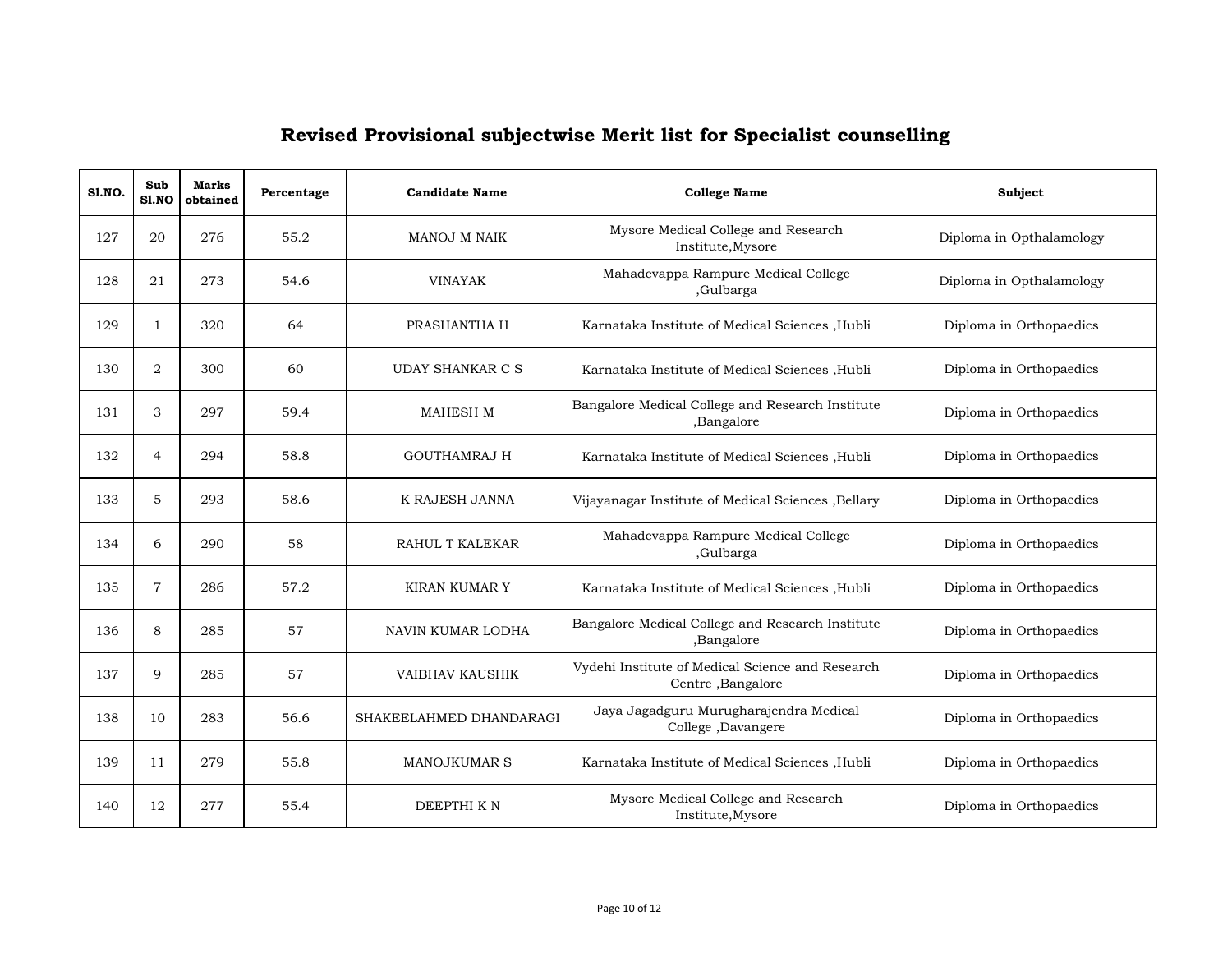| <b>S1.NO.</b> | Sub<br><b>S1.NO</b> | <b>Marks</b><br>obtained | Percentage | <b>Candidate Name</b>     | <b>College Name</b>                                                   | Subject                   |
|---------------|---------------------|--------------------------|------------|---------------------------|-----------------------------------------------------------------------|---------------------------|
| 141           | 13                  | 275                      | 55         | MALLAPPA YALLAPPA VIBHUTI | Karnataka Institute of Medical Sciences , Hubli                       | Diploma in Orthopaedics   |
| 142           | 14                  | 275                      | 55         | RENUKARADHYA PATIL        | Kempegowda Institute of Medical Sciences<br>,Bangalore                | Diploma in Orthopaedics   |
| 143           | 15                  | 269                      | 53.8       | <b>SYED UMER</b>          | Mysore Medical College and Research<br>Institute, Mysore              | Diploma in Orthopaedics   |
| 144           | $\mathbf{1}$        | 345                      | 69         | <b>REKHAR</b>             | Vydehi Institute of Medical Science and Research<br>Centre, Bangalore | Diploma in Otolaryngology |
| 145           | $\overline{2}$      | 328                      | 65.6       | YOGESHWARI P HIREMATH     | Jaya Jagadguru Murugharajendra Medical<br>College, Davangere          | Diploma in Otolaryngology |
| 146           | 3                   | 323                      | 64.6       | VAISHNAVI C               | S. Nijalingappa Medical College and Research<br>Centre, Bagalkot      | Diploma in Otolaryngology |
| 147           | $\overline{4}$      | 322                      | 64.4       | <b>MONA YADAV</b>         | Karnataka Institute of Medical Sciences , Hubli                       | Diploma in Otolaryngology |
| 148           | 5                   | 318                      | 63.6       | <b>ABHISHEK</b>           | Jaya Jagadguru Murugharajendra Medical<br>College, Davangere          | Diploma in Otolaryngology |
| 149           | 6                   | 317                      | 63.4       | <b>KIRAN HERUR</b>        | Karnataka Institute of Medical Sciences , Hubli                       | Diploma in Otolaryngology |
| 150           | $\overline{7}$      | 311                      | 62.2       | <b>DEBADITYA BASU</b>     | Jaya Jagadguru Murugharajendra Medical<br>College, Davangere          | Diploma in Otolaryngology |
| 151           | 8                   | 311                      | 62.2       | SHWETHA.S                 | Father Muller Institute of Med. Education and<br>Research, Mangalore  | Diploma in Otolaryngology |
| 152           | 9                   | 311                      | 62.2       | <b>SHAALINI S</b>         | Navodaya Medical College, Raichur                                     | Diploma in Otolaryngology |
| 153           | 10                  | 309                      | 61.8       | DR. ALLAHBAKSH W YADWAD   | Vijayanagar Institute of Medical Sciences , Bellary                   | Diploma in Otolaryngology |
| 154           | 11                  | 305                      | 61         | <b>SHWETHAN</b>           | Karnataka Institute of Medical Sciences , Hubli                       | Diploma in Otolaryngology |